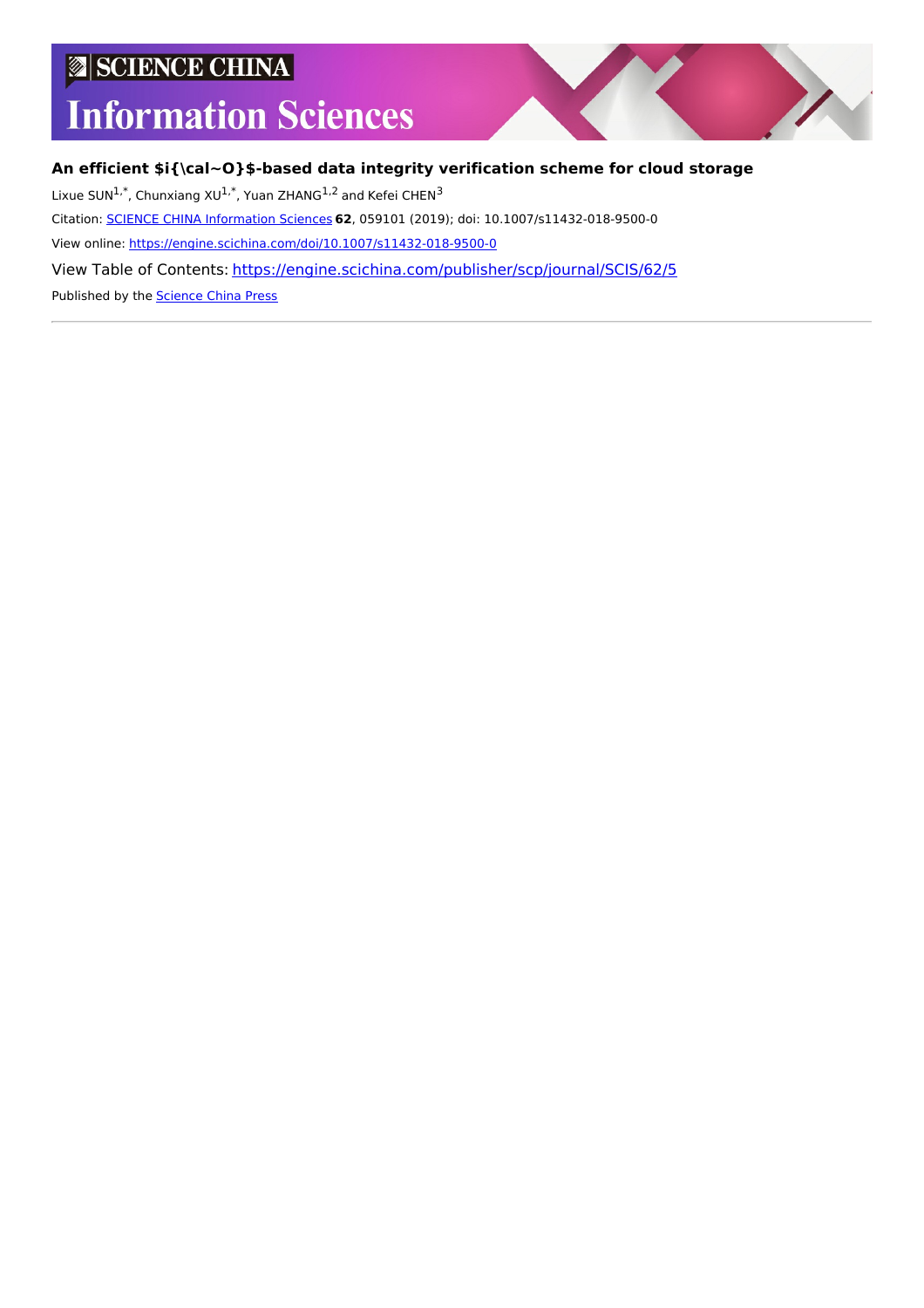

. LETTER .

May 2019, Vol. 62 059101:1–059101:3 <https://doi.org/10.1007/s11432-018-9500-0>

### An efficient  $i\mathcal{O}$ -based data integrity verification scheme for cloud storage

Lixue  $\text{SUM}^{1*},$  Chunxiang  $\text{XU}^{1*},$  Yuan ZHANG $^{1,2}$  & Kefei CHEN $^3$ 

Center for Cyber Security, School of Computer Science and Engineering, University of Electronic Science and Technology of China, Chengdu 611731, China; Department of Electrical and Computer Engineering, University of Waterloo, Waterloo N2L 3G1, Canada; School of Science, Hangzhou Normal University, Hangzhou 310036, China

Received 12 April 2018/Accepted 20 June 2018/Published online 12 October 2018

Citation Sun L X, Xu C X, Zhang Y, et al. An efficient iO-based data integrity verification scheme for cloud storage. Sci China Inf Sci, 2019, 62(5): 059101, <https://doi.org/10.1007/s11432-018-9500-0>

Dear editor,

With the advent of big data, an increasing number of people are storing their data on remote cloud servers. Cloud storage services enable users to flexibly maintain and access their data via mobile or wireless networks. However, despite these benefits, cloud storage deprives users of physical control over their data, which poses new challenges in data security [1–4]. Data integrity protection is one of the most important of these security challenges.

In existing public data integrity verification schemes, users are free from the burden of data verification as an external third-party auditor (TPA) is employed to periodically verify data integrity. However, most existing public data integrity verification schemes incur excessive storage overhead and data processing costs on the user side. These schemes utilize homomorphic linear authentication, where each data block is accompanied by an authenticator of equal size. Moreover, in these schemes, the user must compute an authenticator for each data block; thus, too many public key cryptographic operations are required to process the data. To solve these problems, we employ a cryptographic primitive indistinguishability obfuscator  $(i\mathcal{O})$  [5] to design a public data integrity verification scheme; specifically, users' secret information will be embedded into

an obfuscated program and hidden from the cloud server. Numerous cryptographic applications have recently been constructed based on  $i\mathcal{O}$  [6–8].

The proposed data integrity verification scheme comprises three elements: a cloud user, a TPA, and a cloud server. The cloud user uploads his data files to the cloud server for storage. Users periodically audit their files to ensure data integrity. However, users are generally provided with limited computation resources; the TPA have both professional expertise and abundant resources with which they perform audit operations. Thus, users will refer to the TPA to check the integrity of their data; however, users generally wish to keep their data secret from the TPA. Moreover, the cloud server is assumed to be self-interested in the proposed scheme; hence, it may be compromised by outside attackers (usually for profit). For example, the cloud server may maliciously delete data files and claim that the data are intact.

Here, we present an overview of our data integrity verification scheme. We assumed that the TPA could verify a signature using a hash value of the user's data to perform an audit. The server was assumed to be semi-trusted in our scheme, as it may forge a proof to deceive the TPA. We employed  $i\mathcal{O}$  to resist such misbehavior from the server. In addition, we applied the punctured programs technique to guarantee the security of our

<sup>\*</sup> Corresponding author (email: sunlixue2007@sina.com, chxxu@uestc.edu.cn)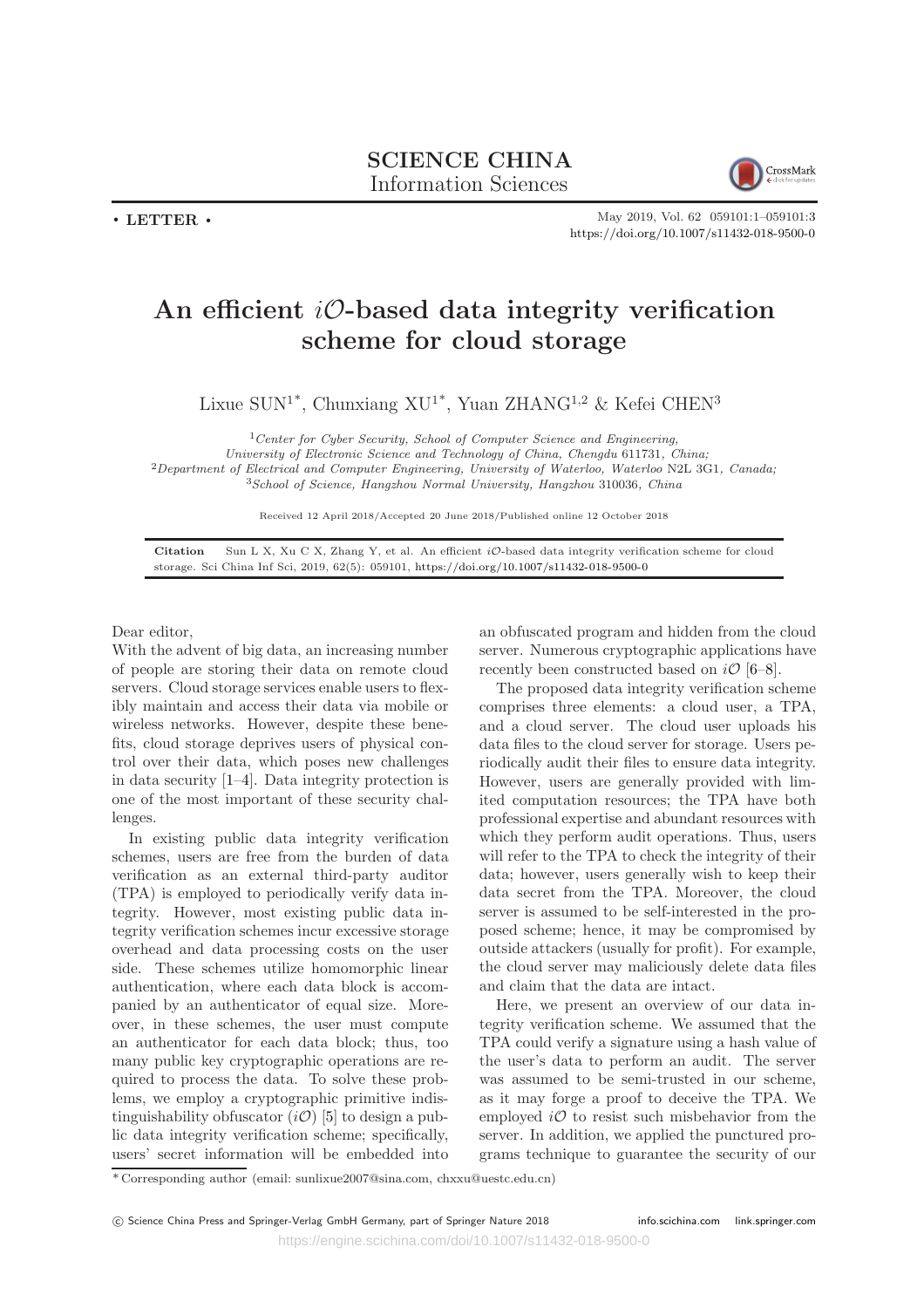scheme; specifically, we introduced a puncturable pseudorandom function (PRF) that uses the hash value of the user's stored data as an input. Thus, the TPA will verify the signature on the output of the PRF to check data integrity. Moreover, to resist replay attacks launched by the server, a random element will be selected as the challenge and sent to the server by the TPA.

In our scheme, a user first generates an obfuscated program that embeds his/her signing key and the key for the PRF and uploads it to the server. Next, the user calculates the PRF with a hash value of user's data and forwards the output of the PRF to the TPA. Following this, the user sends his/her data to the server, and the server executes the obfuscated program upon receiving a challenge message from the TPA. Only when the outsourced data is preserved and intact will the obfuscated program produce a signature on the data. Finally, the TPA checks the data integrity by verifying the validity of the signature. Note that the obfuscated program is dependent on the security parameters, user's signing key, and PRF key, and will not be changed with the change of subsequent inputs. Thus, to generate this obfuscated program requires a one-time cost.

For more details on  $i\mathcal{O}$  and puncturable PRFs, please refer to Appendixes A and B.

The definitions of the proposed data integrity verification scheme are as follows.

Definition 1. The proposed data integrity verification scheme consists of the following three algorithms.

**Setup**(1<sup> $\lambda$ </sup>). Taking the security parameter  $\lambda$  as input, this randomized algorithm outputs the secret key sk and the public parameter pp.

**Store**(sk,  $F$ ). This algorithm takes a data file F and secret key sk as input, generates an authentication information  $h$  on  $F$  and a tag  $t$ , and sends tuples  $(t, h)$  and  $(t, F)$  to the TPA and cloud server, respectively.

Audit(pp, chal,  $F, h$ ). The inputs of this algorithm are pp, a challenge message chal, a data file  $F$ , and authentication information  $h$ . The cloud server computes the response message Prf using F and chal. Following this, Prf is sent to the TPA by the cloud server. Finally, the integrity of F is checked by verifying  $Prf$  with pp and h on the TPA side. If verification is successful, the algorithm outputs 1, which indicates that the server has maintained the file  $F$ ; otherwise, the algorithm outputs 0.

Correctness. For all public parameters pp and secret keys sk generated by  $Setup(1^{\lambda}), (t, h)$  generated by  $Store(sk, F)$ , files F, and challenge messages chal, the algorithm  $\text{Audit}(pp, \text{chal}, F, h)$  outputs 1 with respect to valid responses Prf.

Our construction. As previously mentioned, our basic scheme comprises three elements: a cloud server  $\mathcal{C}$ , a TPA, and a cloud user  $\mathcal{U}$ . To define a collision resistant hash function  $H: \{0,1\}^* \to$  $\{0,1\}^l$  and a puncturable PRF  $f : \{0,1\}^l \rightarrow$  $\{0,1\}^{\lambda}$ , let S be a secure deterministic signature scheme.

**Setup**(1<sup> $\lambda$ </sup>). Within the security parameter  $\lambda$ , the system parameters are generated by the cloud user  $U$  as follows:

(1) Select a puncturable PRF key  $K$  for  $f$ , and a random verifying/signing key pair (svk, ssk) for  $S$ ;

(2) Generate one circuit  $\text{Audit}_{K,\text{ssk}}$  as described in Figure 1 and compute  $\mathcal{P} = i\mathcal{O}(\text{Audit}_{K,ssk}),$ where Sig is the signature algorithm of  $S$  and  $r$ is a random element chosen by the TPA.

The public parameter is  $pp = (svk, P)$ , and the secret key is  $sk = (K, ssk)$ .

| $\mathrm{Audit}_{K,\mathrm{ssk}}$ :       |
|-------------------------------------------|
| Input: $F, r$ .                           |
| Constants: $K$ , ssk.                     |
| Compute $h = f(K, H(F))$ and output       |
| $\sigma = \text{Sig}_{\text{ssk}}(h  r).$ |

**Figure 1** Audit circuit Audit<sub>K ssk</sub>.

**Store**(sk, F). U stores the data file F with his/her secret key as follows:

(1) Select a random element name as the identifier of the data file F and compute  $h =$  $f(K, H(F))$ ;

 $(2)$  Send the tuples (name, h) and (name, F) to the TPA and  $C$ , respectively.

Audit(name, r, F, svk, h). There are three steps included in this algorithm:

(1) To audit the data file  $F$ , the TPA sends a challenge message (name,  $r$ ) to  $C$ , where r is a random element for each audit chosen by the TPA;

(2) Upon receiving (name, r),  $\mathcal C$  first looks up the stored files and obtains the file  $F$ . Next,  $\mathcal C$ computes the response proof  $Prf = \mathcal{P}(F,r)$  and sends the TPA the proof;

(3) When the TPA receives Prf, it checks the integrity of  $F$  by using svk to verify Prf.

If verification is successful, the algorithm outputs 1.

Correctness. For a challenge message (name,  $r$ ), the valid response proof  $\sigma = \text{Sig}_{ssk}(h||r)$  output by the obfuscated program  $P$  is a signature on  $h||r$ . Thus, the accuracy of the basic scheme follows that of  $S$ .

Remark. If the outsourced data file is split into multiple blocks, the storage overhead of existing https://engine.scichina.com/doi/10.1007/s11432-018-9500-0